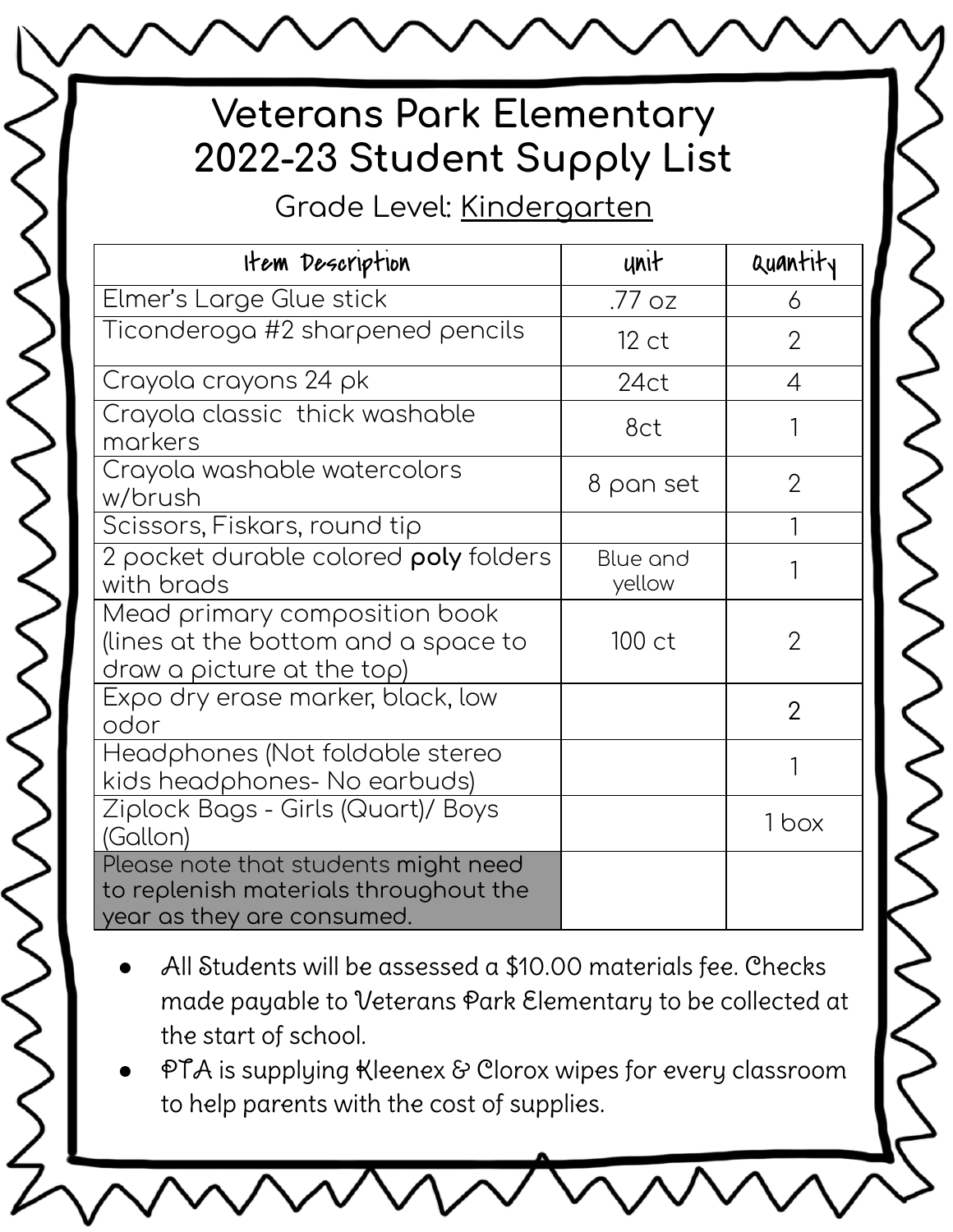## **Veterans Park Elementary 2022-23 Student Supply List**

Grade Level: 1st Grade

 $\checkmark$ 

 $\bigotimes_{\begin{smallmatrix}\sim\\>\>\>\end{smallmatrix}}\bigotimes_{\begin{smallmatrix}\sim\\>\>\end{smallmatrix}}$ 

| Item Description                                                                                            | unit             | Quantity       |
|-------------------------------------------------------------------------------------------------------------|------------------|----------------|
| Elmer's Large Glue stick                                                                                    | .77 oz           | 12             |
| Elmer's Liquid Glue Bottle                                                                                  | 4oz              |                |
| Expo dry erase marker, black, low odor                                                                      |                  | 4              |
| Ticonderoga #2 sharpened pencils                                                                            | 12 <sub>ct</sub> | 6              |
| Crayola crayons 24 pk                                                                                       | 24ct             | 4              |
| Crayola classic thin washable markers                                                                       | 8ct              | $\overline{2}$ |
| Crayola classic thick washable markers                                                                      | 8ct              | $\overline{2}$ |
| Crayola washable watercolors w/brush                                                                        | 8 pan set        |                |
| Scissors, Fiskars, round tip                                                                                |                  |                |
| Mead primary composition book (blank<br>space at top lines on the bottom)                                   | 100 ct           |                |
| Mead regular composition book                                                                               | 100 ct           |                |
| Ziploc Storage Bags Gallon Size                                                                             | 25ct             |                |
| Students will need headphones,<br>but can use the ones from the<br>previous year.<br>Optional: mouse        |                  |                |
| Please note that students might need<br>to replenish materials throughout the<br>year as they are consumed. |                  |                |

- All Students will be assessed a \$10.00 materials fee. Checks made payable to Veterans Park Elementary to be collected at the start of school.
- PTA is supplying Kleenex & Clorox wipes for every classroom to help parents with the cost of supplies.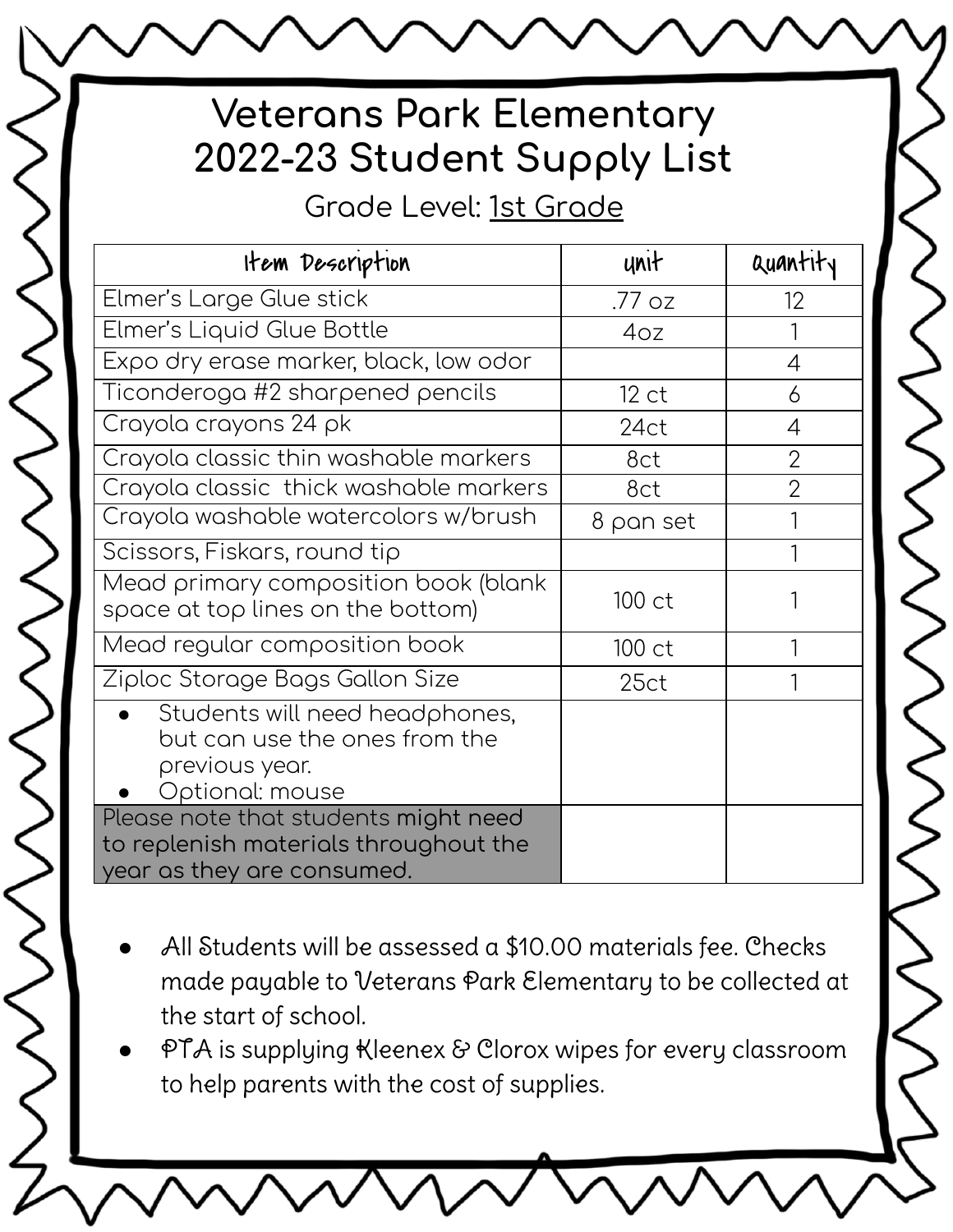### **Veterans Park Elementary** 2022-23 Student Supply List

Grade Level: 2nd Grade

| Item Description                                                                                            | unit                        | Quantity       |
|-------------------------------------------------------------------------------------------------------------|-----------------------------|----------------|
| Elmer's Large Glue stick                                                                                    | .77 <sub>oz</sub>           | 4              |
| Expo dry erase marker, black, low odor                                                                      |                             | $\overline{4}$ |
| Ticonderoga #2 Sharpened pencils                                                                            | 12 <sub>ct</sub>            | 3              |
| Crayola crayons 24 pk                                                                                       | 24ct                        | $\overline{2}$ |
| Crayola colored pencils                                                                                     | 12 <sub>ct</sub>            | $\overline{2}$ |
| Sharpie Ultra Fine Point, Black                                                                             | 2ct                         |                |
| Yellow highlighter, wedge                                                                                   |                             |                |
| filler paper-wide ruled                                                                                     | 200 ct                      |                |
| Scissors, Fiskars, ages 9 and up                                                                            |                             |                |
| 2 pocket durable colored folders with<br>brads                                                              | Red, yellow,<br>green, blue | $\overline{4}$ |
| black marble wide rule composition<br>notebooks                                                             | 100 ct                      | 3              |
| plastic tab dividers with pockets                                                                           | 5 tabs                      |                |
| Tinch white binder with clear plastic<br>pocket on the front                                                |                             |                |
| Papermate red stick pen, medium point                                                                       |                             |                |
| 1 set of headphones(used from last year)<br>for personal student use with<br>Chromebooks                    |                             |                |
| Please note that students might need to<br>replenish materials throughout the year<br>as they are consumed. |                             |                |

S<br>S<br>S<br>S<br>S<br>S<br>S<br>S<br>S<br><br><br><br><br><br><br>

- All Students will be assessed a \$10.00 materials fee. Checks made payable to Veterans Park Elementary to be collected at the start of school.
- PTA is supplying Kleenex & Clorox wipes for every classroom to help parents with the cost of supplies.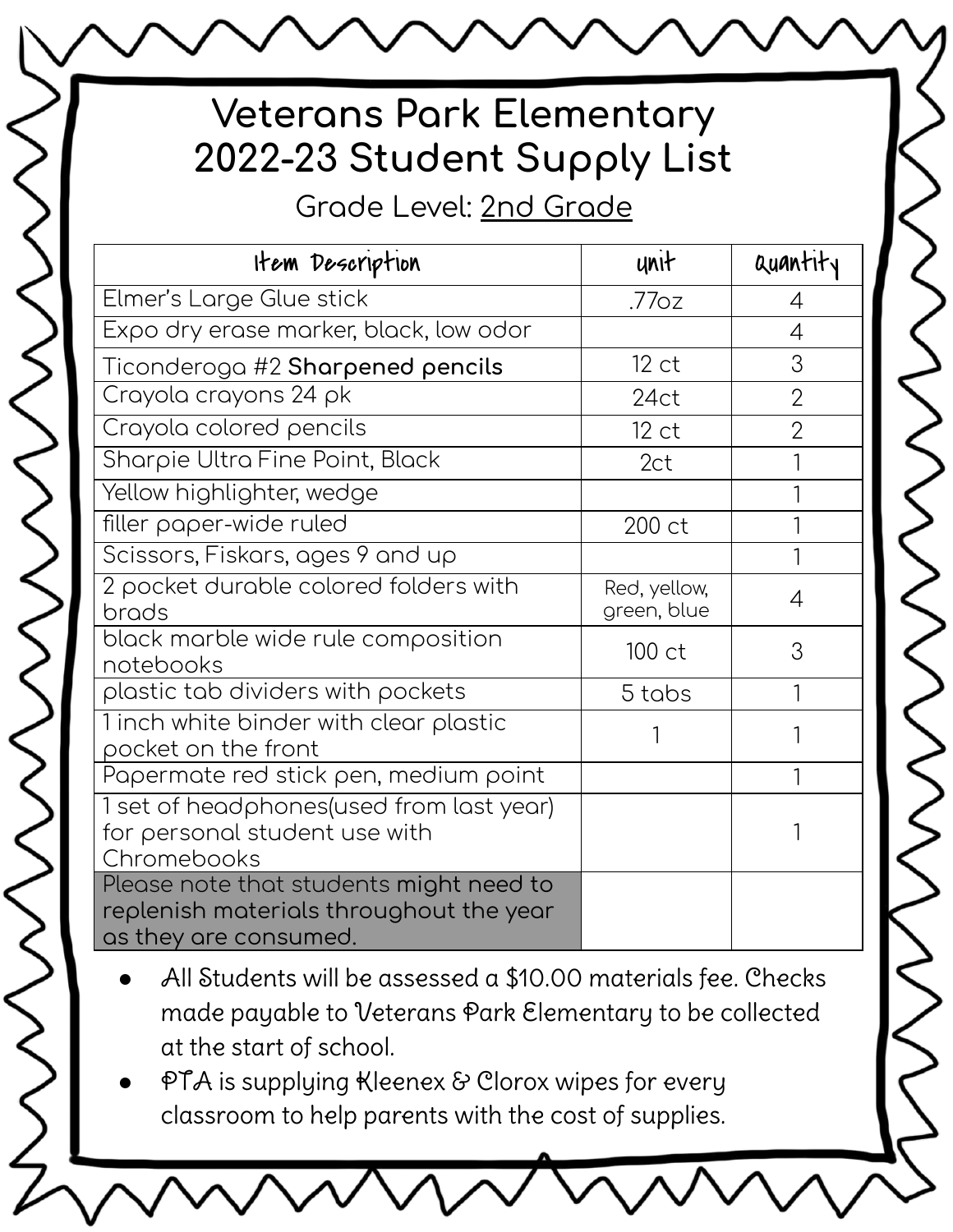# **Veterans Park Elementary 2022-23 Student Supply List**

Grade Level: 3rd Grade

| Item Description                                                                                            | unit                        | <b>Quantity</b> |
|-------------------------------------------------------------------------------------------------------------|-----------------------------|-----------------|
| Ticonderoga #2 sharpened pencils                                                                            | 12 <sub>ct</sub>            | $\overline{4}$  |
| Crayola Crayons                                                                                             | 24 ct                       | $\overline{2}$  |
| Crayola Colored Pencils                                                                                     | 12 Ct                       | $\overline{2}$  |
| Crayola classic thick washable markers, 8<br>color set                                                      |                             | 1               |
| Crayola classic thin washable markers, 8<br>color set                                                       |                             | 1               |
| Expo wide tip dry erase marker, black, low<br>odor                                                          |                             | $\overline{4}$  |
| Approx. 8.5 x 11in dry-erase board                                                                          |                             | 1               |
| Elmer's large glue stick, .77oz                                                                             |                             | $\overline{4}$  |
| 2 pocket durable poly folders with brads                                                                    | red, yellow,<br>green, blue | 1 of each Color |
| Black marble composition notebook wide<br>ruled, not primary                                                | 100 ct                      | $\overline{2}$  |
| Scissors, Fiskars                                                                                           |                             | 1               |
| Individual Pencil Sharpener                                                                                 |                             | 1               |
| <b>OPTIONAL ITEMS</b>                                                                                       |                             |                 |
| Ziplock Storage Bags - Sandwich Size                                                                        | box                         | 1               |
| Headphones (for personal student use with<br>chromebooks) No Earbuds                                        | 1 pair                      |                 |
| Mouse with a cord No Wireless Mice                                                                          |                             | 1               |
| Please note that students might need to<br>replenish materials throughout the year as<br>they are consumed. |                             |                 |

All Students will be assessed a \$10.00 materials fee. Checks made payable to Veterans Park Elementary to be collected at the start of school.

● PTA is supplying Kleenex & Clorox wipes for every classroom to help parents with the cost of supplies.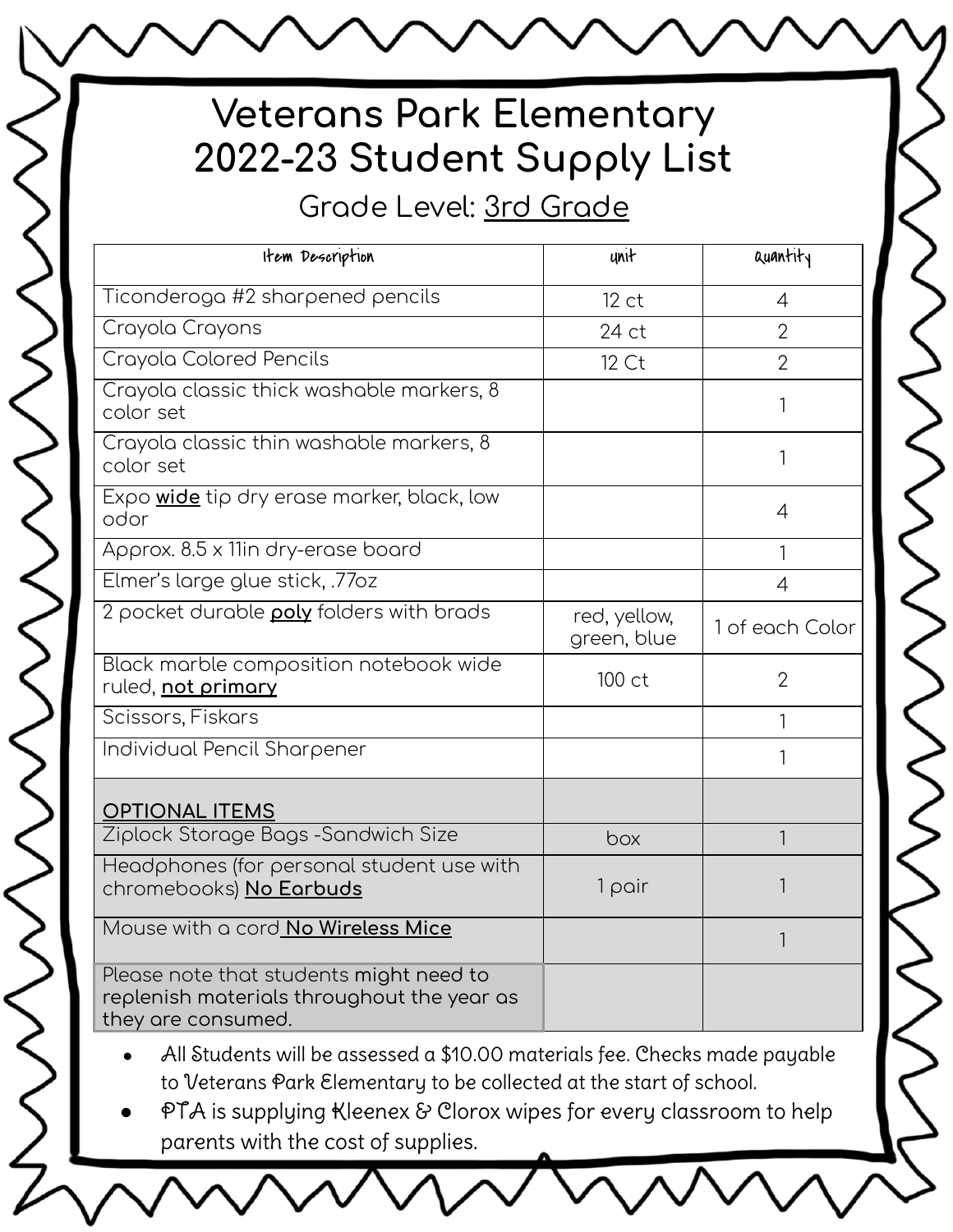### **Veterans Park Elementary** 2022-23 Student Supply List

Grade Level: 4th Grade

 $\lesssim$ 

**SSSSSS** 

| Item Description                                                                                            | unit               | auantit.       |
|-------------------------------------------------------------------------------------------------------------|--------------------|----------------|
| Elmer's Large Glue stick                                                                                    | .77 <sub>0</sub> z | 2              |
| Expo dry erase marker, black, low odor                                                                      |                    | 4              |
| Dixon #2 sharpened pencils                                                                                  | 12 ct              | $\overline{2}$ |
| Crayola colored pencils                                                                                     | 12ct               |                |
| Crayola Thick Markers                                                                                       | 10 <sub>ct</sub>   |                |
| Sharpie, Ultra Fine Point, Black                                                                            | 2ct                |                |
| Yellow highlighter, wedge                                                                                   |                    | $\overline{2}$ |
| Filler paper-wide ruled                                                                                     | 200 ct             |                |
| Pocket Dividers                                                                                             | 5 pack             |                |
| Scissors, Fiskars, ages 9 and up                                                                            |                    |                |
| 1.5 inch heavy duty binder                                                                                  |                    |                |
| black marble composition notebooks                                                                          | 100 ct             | 3              |
| Papermate red stick pen, medium point                                                                       |                    | $\overline{2}$ |
| 1 set of earbuds/headphones for<br>personal student use with<br>chromebooks                                 |                    |                |
| Please note that students might need<br>to replenish materials throughout the<br>year as they are consumed. |                    |                |

- All Students will be assessed a \$10.00 materials fee. Checks made payable to Veterans Park Elementary to be collected at the start of school.
- PTA is supplying Kleenex & Clorox wipes for every classroom to help parents with the cost of supplies.